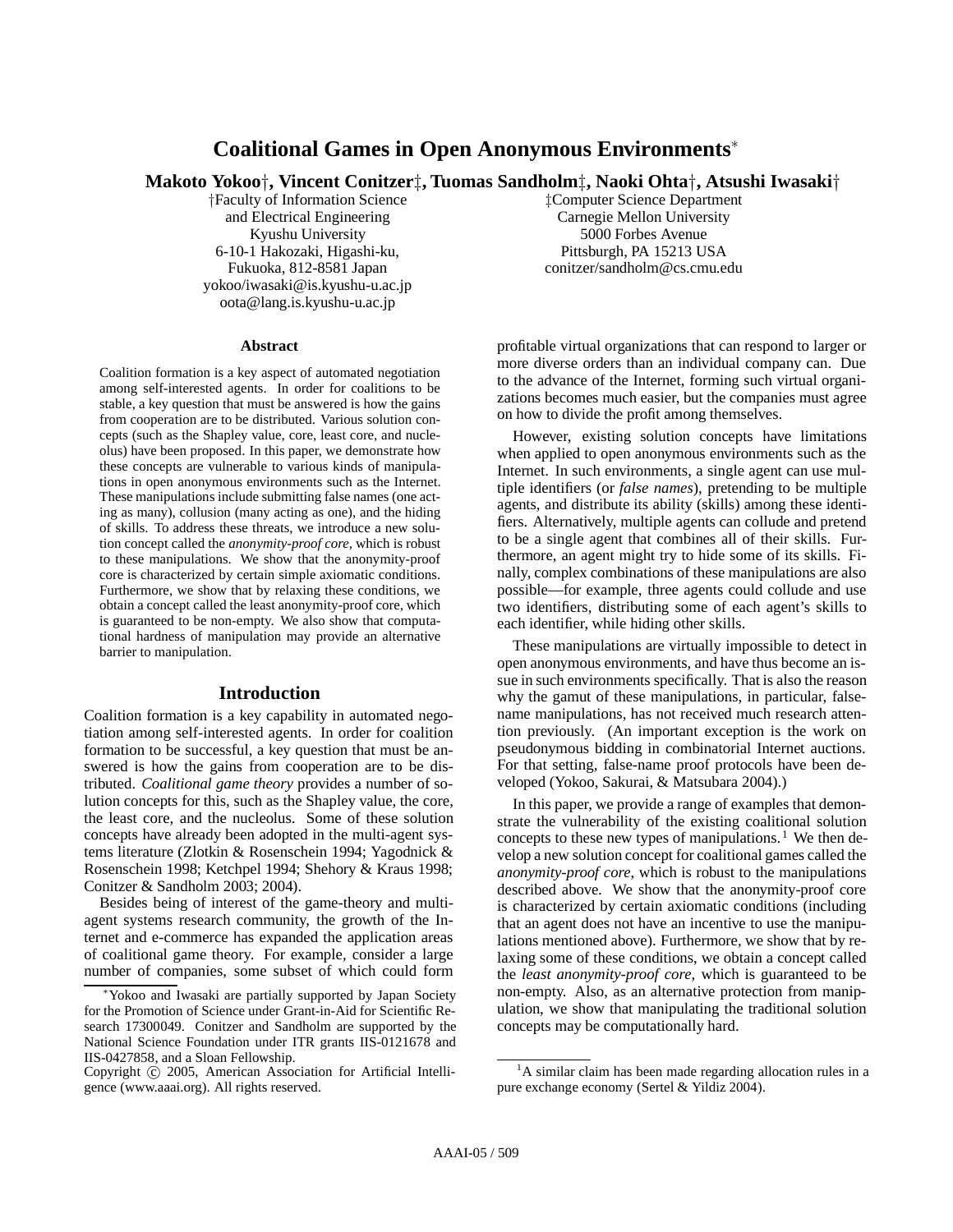## **Model**

Traditionally, value division in coalition formation is studied in *characteristic function games*, where each potential coalition (that is, each subset  $X$  of the agents) has a value  $w(X)$  that it can obtain. This assumes that utility is transferable (for example, utility can be transferred using side payments), and that a coalition's value is independent of what non-members of the coalition do.

The characteristic function by itself does not give us sufficient information to assess what manipulations may be performed by agents in an open anonymous environment. For example, if an agent decides to use false names and to split itself into two different identifiers, then what is the new characteristic function over the new set of agent identifiers? Presumably, this depends on *how* the agent splits itself into multiple agents—but the characteristic function does not contain any information on different ways in which the agent may split itself up. Because of this, we need a more fine-grained representation of what each agent brings to the table. Instead of defining the characteristic function over agents, we define it over *skills* that the agents possess. (The word "skills" should not be interpreted too strictly—while the skills may indeed correspond to the abilities of the agents, they may also correspond to, for example, resources that the agents possess.)

**Definition 1 (skills and agents)** *Assume the set of all possible skills is* T. Each agent *i* has one or multiple skills  $S_i \subset T$ *. For simplicity, we assume each skill is unique, that is,*  $∀i ≠ j, S_i ∩ S_j = ∅ holds.<sup>2</sup>$ 

### **Definition 2 (characteristic function defined over skills)** *A characteristic function*  $v : 2^T \rightarrow \mathbb{R}$  assigns a value to *each set of skills.*

We will denote by  $w$  the characteristic function defined *over agents*, and by v the characteristic function defined *over skills*. For a given set of agents X, let  $S_X = \bigcup_{i \in X} S_i$ . Then, we have  $w(X) = v(S_X)$ . The characteristic function over skills is a more fine-grained representation than the characteristic function over agents (the latter can be derived from the former but not vice versa). Typically, both  $v$  and  $w$  are weakly increasing: adding more skills or agents to a coalition never hurts.

We assume that the coalition and the value division (payoffs to the agents) are established as follows.

- There exists a special agent whom we will call the *mechanism designer*. The mechanism designer knows  $T$ , the set of all possible skills,<sup>3</sup> and v, the characteristic function defined over T.
- If agent  $i$  is interested in joining a coalition, it declares the skills it has to the mechanism designer.

• The mechanism designer determines the value division among participants.

We assume the following three types of manipulation (or any combination of them) are possible for agents.

**Definition 3 (hiding skills)** If agent i has a set of skills  $S_i$ , for any  $S_i' \subseteq S_i$ , it can declare that it has only  $S_i'.$ 

On the other hand, we assume that an agent cannot declare it has a skill that it does not have in reality—we assume that such a lie is detectable (because the lie will be exposed once the agents in the coalition are called on to apply their skills).

**Definition 4 (false names)** *Agent* i *can use multiple identifiers and declare that each identifier has a subset of skills* S*i. Since we assume each skill is unique, two different identifiers cannot declare they have the same skill.*<sup>4</sup> *Thus, a false-name manipulation by agent* i *corresponds to a partition of* S*<sup>i</sup> into multiple identifiers. (If the manipulation is combined with a skill-hiding manipulation, only a subset of* S*<sup>i</sup> is partitioned.)*

**Definition 5 (collusion)** *Multiple agents can collude and pretend to be a single agent. They can declare the skills of this agent to be the union of their skills (or a subset of this union, in case we combine the manipulation with a skillhiding manipulation).*

We can combine the various manipulations to obtain more complex manipulations. We already described how to combine the latter two manipulations with a skill-hiding manipulation. As another example, an agent with skills  $a$  and  $b$ , and another agent with only skill  $c$ , can collude and submit one identifier with only skill  $a$ , and another with skills  $b$  and c. This can be seen as a combination of the latter two manipulations: 1) the first agent splits into two false names (one with skill  $a$  and one with skill  $b$ , 2) the second false name (with skill  $b$ ) colludes with the agent with skill  $c$ . More generally, the following result shows that all manipulations can be seen as a combination of these three basic manipulations.

**Theorem 1** *Letting* S *be the union of a coalition's skills, any manipulation in which this coalition submits several identifiers with non-overlapping subsets of* S *as their skills can be achieved by a combination of the previous three manipulations.*

We omit the proof due to space constraint.

## **Traditional Solution Concepts**

So far, we have not yet discussed how the value of the coalition should be divided. In this section, we briefly review some of the traditional solution concepts for doing so. First, we review a well-known solution concept known as the *Shapley value* (Shapley 1953). The Shapley value aims to distribute the gains from cooperation in a fair manner. It has many equivalent characterizations; we will review one that gives a formula in closed form for it.

 $2$ This assumption is just for making the notation simple; even if there are two identical skills, we can set different names on them.

<sup>&</sup>lt;sup>3</sup>We do not require that each skill in  $T$  is actually possessed by some agent; the only thing that is required is that every skill that an agent possesses is indeed in *T*. Therefore, the mechanism designer really only needs to know an upper bound on the set of skills possessed by the agents.

<sup>&</sup>lt;sup>4</sup> Alternatively, we can consider a case where agents can declare that they have multiple "copies" of a single skill. We hope to address this model in our future works.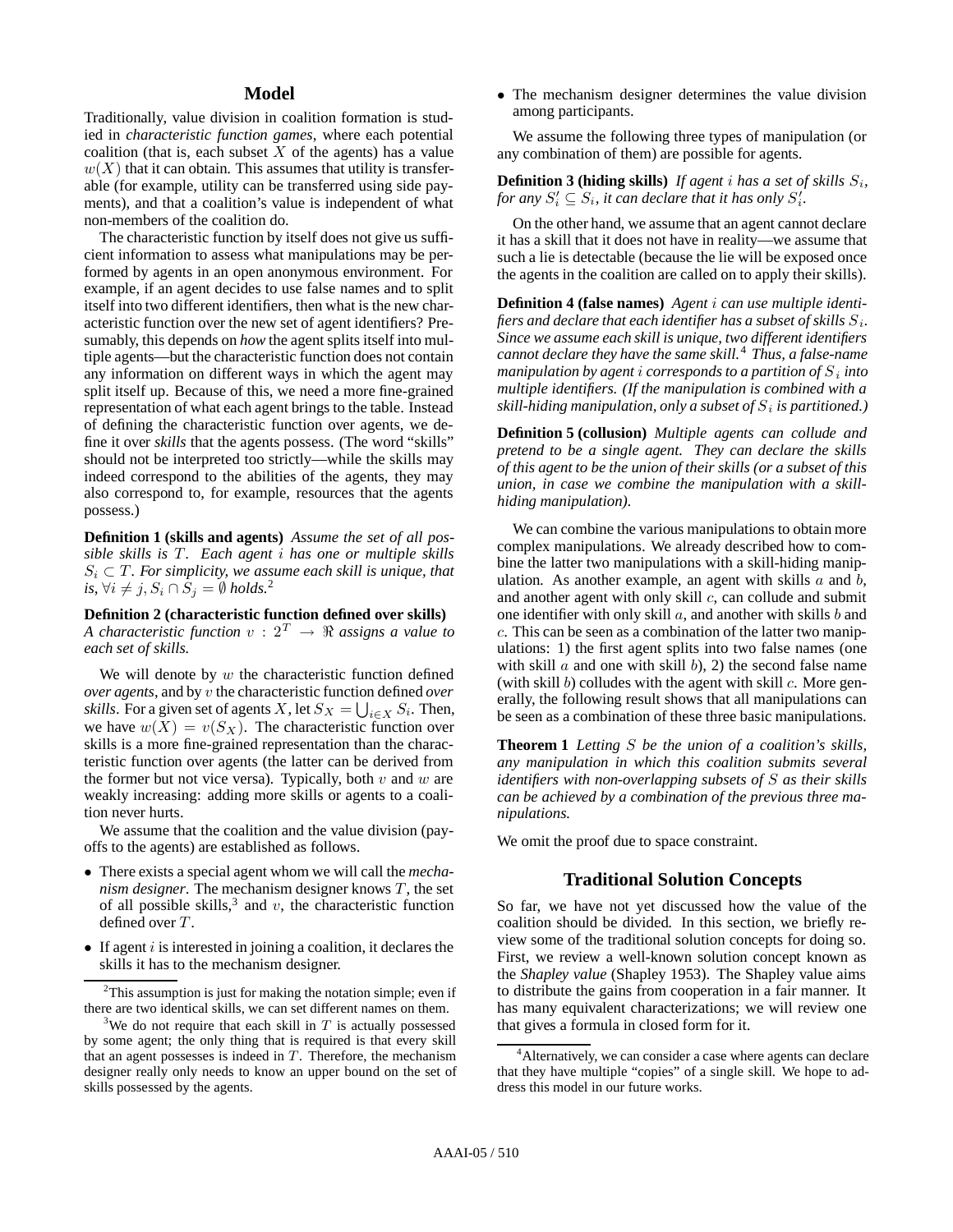**Definition 6 (Shapley value)** *Give an ordering* o *of the set of agents* W *in the coalition, let*  $X(o, i)$  *be the set of agents in* W *that appear before* i *in ordering* o*. Then the Shapley value for agent* i *is defined as*

$$
Sh(W, i) = \frac{1}{|W|!} \sum_{o} (w(X(o, i) \cup \{i\}) - w(X(o, i))).
$$

The intuitive interpretation of the Shapley value is that it averages an agent's marginal value over all possible orders in which the agents may join the coalition.

Next, we show another well-known (perhaps the best known) solution concept called the *core* (Gillies 1953; von Neumann & Morgenstein 1947).

**Definition 7 (core)** *Given a set of agents* W*, an outcome, that is, a value division*  $c^W = (c_1^W, c_2^W, \ldots)$  *among agents is in the core if the following two conditions hold:*

*I*. ∀*X* ⊂ *W*,  $\sum_{i \in X} c_i^W \geq w(X)$ , 2.  $\sum_{i \in W} c_i^W = w(W)$ .

The first condition is called the *non-blocking* condition: if for some set of agents  $X$ , this condition does not hold, then the agents in  $X$  have an incentive to collectively deviate from the mechanism and to divide  $w(X)$  among themselves. The second condition is called the *feasibility* condition: if  $\sum_{i \in W} c_i^W > w(W)$ , this outcome is infeasible.<sup>5</sup> Thus, an outcome is in the core if it is blocked by no coalition and feasible. In general, the core can be empty. Also, the core can contain a large set of outcomes.

Next, we show a solution concept called the *least* core, which can be either a relaxation or a tightening of the core. We first define the  $\epsilon$ -core, which is used in the later definition.

**Definition 8** ( $\epsilon$ -core) *Given a set of agents W and value*  $\epsilon$ *, an outcome*  $c^W = (c_1^W, c_2^W, \ldots)$  *is in the*  $\epsilon$ -core if the fol*lowing two conditions hold:*

1. 
$$
\forall X \subset W
$$
,  $\sum_{i \in X} c_i^W \ge w(X) - \epsilon$ ,  
2.  $\sum_{i \in W} c_i^W = w(W)$ .

If  $\epsilon = 0$ , this definition coincides with the definition of the core. If  $\epsilon$  is positive (negative), the non-blocking condition is relaxed (resp. tightened). It is obvious that for any  $\epsilon < \epsilon'$ , if an outcome is in the  $\epsilon$ -core, it also in the  $\epsilon'$ -core.

Now, we can define the least core as follows.

**Definition 9 (least core)** *Given a set of agents* W*, an out-* $\emph{come }~c^W=(c_1^W, c_2^W, \ldots)$  is in the least core if the following *two conditions hold.*

- $c^W$  *is in the*  $\epsilon$ *-core,*
- $\forall \epsilon' < \epsilon$ , the  $\epsilon'$ -core is empty.

The least core is non-empty for any characteristic function, but it may contain multiple outcomes. The solution concept known as *nucleolus* (Schmeidler 1969) is a refinement of the least core. It is guaranteed to be in the least core and uniquely determined for any characteristic function. Due to limited space, we omit the formal definition of the nucleolus.

## **Manipulability of Traditional Solution Concepts**

In this section, we show a number of ways in which traditional solution concepts may fail.

#### **Vulnerability to False Names**

**Example 1** *Let there be three skills* a, b, *and* c*. Let all three skills be necessary, that is, let the characteristic function over skills be as follows:*

- $v({a, b, c})=1$ ,
- *For any proper subset*  $S \subset \{a, b, c\}$ ,  $v(S) = 0$ .

*Let agent* 1 *have skill* a *and let agent* 2 *have skills* b *and* c*. Then, the characteristic function over agents is as follows.*

- $w({1}) = w({2}) = 0$
- $w({1,2})=1$ .

In this example, there are only two possible orderings of the agents and in each of those, the second agent in the ordering has marginal contribution 1. Therefore, the Shapley value for each agent is  $1/2$ . Any outcome  $(c_1, c_2)$  that satisfies  $c_1 \geq 0, c_2 \geq 0$ , and  $c_1 + c_2 = 1$  is in the core. The least core has only one outcome, which is identical to the Shapley value. Hence, the nucleolus is identical to the Shapley value.

**Example 2** *Let the skills and the function* v *be the same as in Example 1. Let there be three agents* 1, 2, *and* 3 *who have skills* a, b, *and* c*, respectively. Then, the characteristic function over agents is as follows.*

- $\bullet \ w(\{1,2,3\})=1,$
- *For any proper subset*  $X \subset \{1, 2, 3\}$ ,  $w(X) = 0$ .

In this example, there are six possible orderings of the agents, and the last agent has marginal contribution 1. Therefore, the Shapley value for each agent is  $1/3$ . Any outcome  $(c_1, c_2, c_3)$  that satisfies  $c_1 \geq 0, c_2 \geq 0, c_3 \geq 0$ , and  $c_1 + c_2 + c_3 = 1$  is in the core. The least core has only one outcome, which is identical to the Shapley value. Hence, the nucleolus is identical to the Shapley value.

Now, we can see that the Shapley value, the least core, and nucleolus are all vulnerable to false-name manipulations: in Example 1, agent 2 can use two identifiers 2 and 3 and split its skills over these identifiers. Then, the situation becomes identical to Example 2. Thus, agent 2 can increase the value awarded to it from  $1/2$  to  $2/3 = 1/3 + 1/3$  using falsenames. In fact, this example proves the following result:

**Theorem 2** *There exists no payoff division function that 1) equally rewards the agents that are symmetric with respect to* w*, 2) distributes all the value, and 3) is false-name proof.*

**Proof:** Assume a function satisfies 1) and 2). Then, this function should coincide with the Shapley value (or nucleolus) on both Examples 1 and 2. However, we have just shown that such a payoff division is not false-name proof.  $\Box$ 

#### **Vulnerability to Collusion**

**Example 3** *Let there be three skills* a, b, *and* c*. Let the characteristic function over skills be as follows.*

•  $v(\{a, b\}) = v(\{a, c\}) = v(\{a, b, c\}) = 1,$ 

<sup>&</sup>lt;sup>5</sup>Usually, the feasibility condition is represented as  $\sum_{i \in W} c_i^W \leq w(W)$ . From the non-blocking condition, the equality must hold.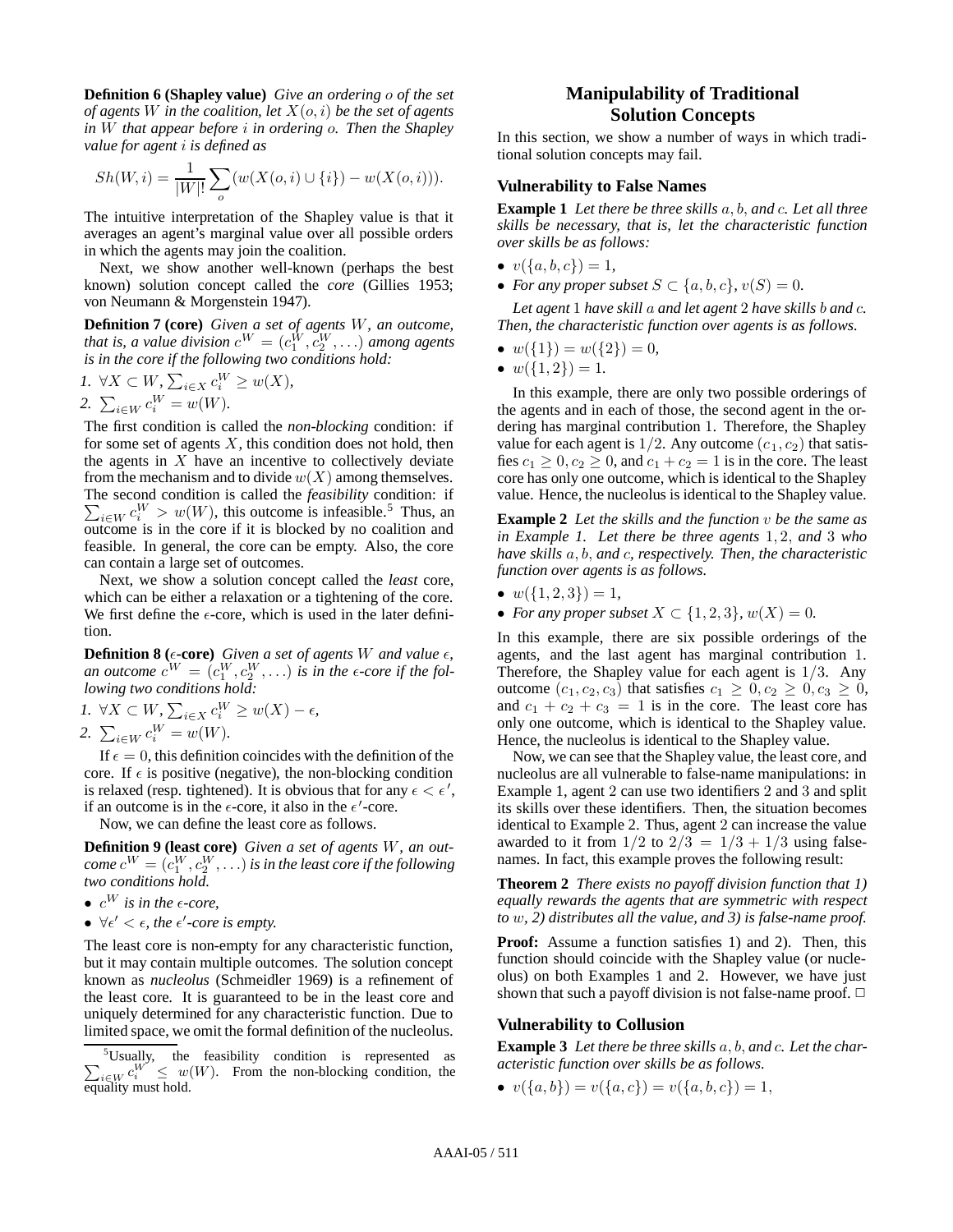•  $v({a}) = v({b}) = v({c}) = v({b}, {c}) = 0.$ 

*Let there be three agents* 1, 2*, and* 3 *with skills* a, b*, and* c*, respectively. Then, the characteristic function over agents is as follows.*

- $w({1, 2}) = w({1, 3}) = w({1, 2, 3}) = 1$ ,
- $w({1}) = w({2}) = w({3}) = w({2, 3}) = 0.$

In this example, there are six possible orderings of the agents. The marginal contribution of agent 1 is 0 only if it is the first agent in the ordering, and 1 otherwise. Hence, the Shapley value of agent 1 is 2/3, and the Shapley value of each of agents 2 and 3 is  $1/6$  (if two agents are symmetric, their Shapley values must be identical). In this example, there is only one outcome in the core, namely outcome  $(1, 0, 0)$ . This is because if agent 2 (or 3) obtains any value, then the non-blocking condition is violated because agent 1 and agent 3 (or 2) have an incentive to deviate from the mechanism and form their own coalition. This is also the only outcome of the least core, and hence the nucleolus also gives this outcome.

**Example 4** *Let the skills and the function* v *be the same as in Example 3. Let there be two agents, and let agent* 1 *have skill* a *and let agent* 2 *have skills* b *and* c*. Then, the characteristic function over agents is identical to the one in Example 1.*

Since the characteristic function over agents is identical to the one in Example 1, the Shapley value, the core, the least core, and nucleolus, are also identical to those for Example 1.

Now, we can see that the Shapley value, the least core, and the nucleolus are all vulnerable to collusion: in Example 3, agent 2 and 3 can collude and pretend to be a single agent 2, who has skills  $b$  and  $c$ . Then, the situation becomes identical to Example 4. Thus, if the Shapley value is used, agent 2 and 3 can increase the total value awarded to them from  $1/3 =$  $1/6 + 1/6$  to  $1/2$ . Also, if the least core or the nucleolus is used, agent 2 and 3 can increase the total value awarded to them from 0 to  $1/2$ .

## **Applying the Solution Concepts to Skills**

The examples from the previous section show that the characteristic function w defined over agents is too coarsegrained to represent the relative importance of agents in an open anonymous environment. In this section, we take a different approach: what if we apply the traditional solution concepts directly to the (finer-grained) characteristic function v over skills? That is, treat each submitted skill as an imaginary agent, and use the characteristic function  $v$  over these imaginary agents to compute the value division over them. Then, give each (real) agent the sum of the payoffs to the skills that it submitted. For example, in Example 1, the Shapley value, least core, and nucleolus would all give a value of  $1/3$  to each skill; therefore, agent 1 receives  $1/3$ , and agent 2 (having submitted two skills) receives 2/3.

**Theorem 3** *Applying any solution concept to the skills directly is robust to false names, collusion, and any combinations thereof.*

**Proof:** Because solution concepts applied to the skills directly are indifferent to which agent submitted which skills, changing the identifiers under which skills are submitted never changes the payoffs to those skills.  $\Box$ 

However, there may still be incentives to hide skills, as we demonstrate next. Consider again Example 4. If we calculate the solution concepts over the skills directly, the payoffs to these skills (for any one of the solution concepts) are the same as the payoffs to agents in Example 3. Thus, agent 1 receives 2/3 and agent 2 receives 1/3 if we use the Shapley value applied to the skills, and agent 1 receives 1 and agent 2 receives 0 if we use the core/least core/nucleolus applied to the skills. Now, consider the following example.

**Example 5** *Let there be two skills* a *and* b*. Let the characteristic function over skills be as follows:*

•  $v({a,b})=1,$ 

• 
$$
v({a}) = v({b}) = 0
$$

*Let agent* 1 *have skill* a *and let agent* 2 *have skill* b*.*

It is easy to see that both the Shapley value and the least core/nucleolus will give 1/2 to each agent in this example. Now, we can see that the Shapley value, the least core, and the nucleolus are all vulnerable to the hiding of skills when applied directly to the skills. In Example 4, agent 2 can hide skill c. Then, the situation becomes identical to Example 5. Hence the agent 2 increases its payoff from 1/3 to  $1/2$  for the Shapley value, and from 0 to  $1/2$  for the least core/nucleolus.

### **Anonymity-Proof Core**

In this section, we develop a new solution concept for our setting which we call *anonymity-proof core*. As we will show, the anonymity-proof core can be characterized by certain axiomatic conditions. Again, we assume that the only knowledge that the mechanism designer has is  $T$ , that is, the set of all possible skills, and  $v$ , that is, the characteristic function defined over  $T$ . The mechanism designer does not know the number of agents, or the skills that each agent has. The mechanism designer must define an outcome function  $\pi$  that decides, for all possible reports by the agents of their skills, how to divide the value generated by these skills.

We require that the outcome function  $\pi$  is *anonymous*, that is, the payoff to an agent does not depend on the identifiers of the agents; it depends only on the skills of the agent and the distribution of skills over other agents.

More specifically, given an agent  $i$  and a set of other agents  $Y$ , let  $S_i$  be the set of skills that agent  $i$  has, and let  $SS_Y = \{S_j \mid j \in Y\}$ , where  $S_j$  is the set of skills that agent *j* has. Then, the outcome function  $\pi(S_i, SS_Y)$  takes  $S_i$  and  $SS_Y$  as arguments, and returns the payoff to agent  $i$ , when agent  $i$  declares its skills as  $S_i$  and the other agents declare their skills as SS*<sup>Y</sup>* .

Let the set of agents who joined the mechanism be  $W$ , and let the profile of the skills that agents declared be  $k = (k_1, k_2, \ldots)$ , where  $k_i$  is the set of skills that agent *i* declared. Let  $S_X = \bigcup_{i \in X} k_i$ , that is,  $S_X$  is the union of the skills declared by a set of agents  $X$ ; let  $S = S_W$ ; and let  $SS_X = \{k_i \mid i \in X\}$ . Also, let  $SS_{\sim i}$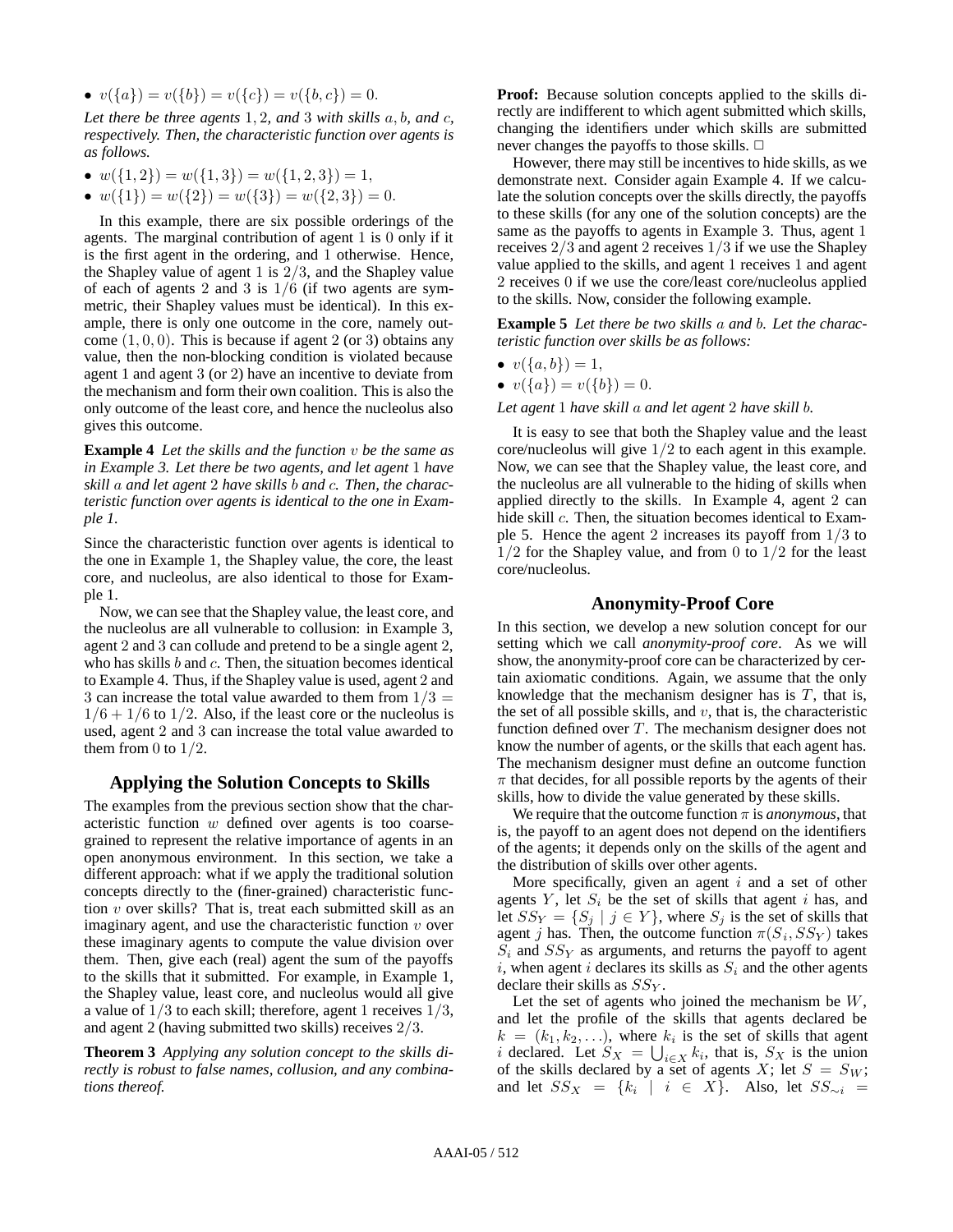${k_1,\ldots,k_{i-1},k_{i+1},\ldots}$ , that is, a set, each of whose elements is the set of skills corresponding to agent  $j$  ( $j \neq i$ ).

We now give six axiomatic conditions that the outcome function  $\pi$  should satisfy.

- 1. The outcome function  $\pi$  is anonymous.
- 2.  $\pi$  is never blocked by any coalition, that is,  $\forall k, \forall X \subseteq W$ ,  $\sum_{i \in X} \pi(k_i, SS_{\sim i}) \ge v(S_X)$  holds.
- 3.  $\pi$  is always feasible and always distributes all of the value, that is,  $\forall k, \sum_{i \in W} \pi(k_i, SS_{\sim i}) = v(S)$  holds.
- 4.  $\pi$  is robust against hiding skills, that is,  $\forall S', S''$ , where  $S'' \subseteq S', \forall S \overline{S}, \pi(S'', S\overline{S}) \leq \pi(S', SS) \text{ holds.}$
- 5.  $\pi$  is robust against false-name manipulations, that is,  $\forall k, \forall X$  ⊆ *W*, *Y* = *W* \ *X*,  $\sum_{i \in X}$  π( $k_i$ ,  $SS_{\sim i}$ ) ≤  $\pi(S_X, SS_Y)$  holds.
- 6.  $\pi$  is robust against collusions, that is,  $\forall k, \forall X \subseteq W, Y =$  $W \setminus X$ ,  $\sum_{i \in X} \pi(k_i,SS_{\sim i}) \geq \pi(S_X,SS_Y)$  holds.

In order to define the anonymity-proof core, we first formally define the core for skills. For a set of skills  $S =$  $\{s_1, s_2, \ldots\}$ , we define a set of core outcomes for skills  $Core(S)$  as follows.

**Definition 10 (core for skills)**  $c^{S}$  =  $(c^{S}_{s_1}, c^{S}_{s_2},...)$  *is in* Core(S) *if it satisfies the following two conditions.*

 $\bullet$  ∀S' ⊂ S,  $\sum_{s_j \in S'} c_{s_j}^S \ge v(S')$ ,

• 
$$
\sum_{s_j \in S} c_{s_j}^S = v(S).
$$

Now we are ready to define the anonymity-proof core.

**Definition 11 (anonymity-proof core)** *We say the outcome function* π*ap is in the anonymity-proof core if* π*ap satisfies the following two conditions.*

- *1. For any set of skills* S ⊆ T *, there exists a core outcome for S*, that is, some  $c^S = (c_{s_1}^S, c_{s_2}^S, \ldots) \in Core(S)$ , such that *for any skill profile*  $k = (k_1, k_2, \ldots,)$  *with*  $\bigcup_i k_i = S$ *,*  $\pi_{ap}(k_i, SS_{\sim i}) = \sum_{s_j \in k_i} c_{s_j}^S$  holds.
- 2.  $\forall S', S'', \text{ where } S'' \subseteq S', \forall SS, \pi_{ap}(S'', SS) \leq$  $\pi_{ap}(S',SS)$  *holds.*

The first condition says that for any set of skills reported by the agents, some outcome in the core for that set of skills should be used to distribute the value. The second condition says that an agent has no incentive to hide its skills.

**Example 6** *Let the skills and the function v be identical to those in Example 3. Since*  $c^{\{a,b,c\}}$  = *tical to those in Example 3.*  $(c_a^{\{a,b,c\}}, c_b^{\{a,b,c\}}, c_c^{\{a,b,c\}}) \in Core(\{a,b,c\}) \text{ if } c_a^{\{a,b,c\}} =$  $1, c_b^{\{a,b,c\}} = 0, c_c^{\{a,b,c\}} = 0$ , the following outcome function *is in the anonymity-proof core:*

- $\bullet$   $\pi_{ap}(\{a\},\{\{b,\ldots\},\ldots\}) = \pi_{ap}(\{a\},\{\{c,\ldots\},\ldots\}) =$  $\pi_{ap}(\{a,b\},\{\ldots\})$  =  $\pi_{ap}(\{a,c\},\{\ldots\})$  =  $\pi_{ap}(\{a,b,c\},\{\})=1,$
- $\pi_{ap} = 0$  *everywhere else.*

First, we show that outcome functions in the anonymityproof core satisfy the axioms.

**Theorem 4** *Any outcome function*  $\pi_{ap}$  *in the anonymityproof core satisfies the six axioms.*

**Proof:** Axiom 1 holds because  $\pi_{ap}$  only considers which skills were reported and not by which agent they were reported. Axiom 4 holds by the second condition of the anonymity-proof core. Also, using the first condition of the anonymity-proof core, for any set of skills  $S \subseteq T$ , there exists a core outcome for *S*, that is, some  $c^S =$  $(c_{s_1}^S, c_{s_2}^S, \ldots) \in Core(S)$ , such that for any skill profile  $k = (k_1, k_2, \ldots,)$  with  $\bigcup_i k_i = S, \pi_{ap}(k_i, SS_{\sim i}) =$  $\sum_{s_j \in k_i} c_{s_j}^S$  holds. Therefore,  $\forall k$  with  $\bigcup_i k_i = S$ ,  $\forall X \subseteq W, \sum_{i \in X} \pi_{ap}(k_i, SS_{\sim i}) = \sum_{i \in X} \sum_{s_j \in k_i} c_{s_j}^S =$  $\sum_{s_j \in S_X} c_{s_j}^S$  ≥  $v(S_X)$ . Thus, Axiom 2 holds. Also,  $\sum_{i \in W} \pi_{ap}(k_i, SS_{\sim i}) = \sum_{i \in W} \sum_{s_j \in k_i} c_{s_j}^S =$  $\sum_{s_j \in S} c_{s_j}^S = v(S)$ . Thus, Axiom 3 holds. Also, ∀k with  $\bigcup_i k_i = S, \forall X \subseteq W, Y = W \setminus X, \sum_{i \in X} \pi_{ap}(k_i, SS_{\sim i}) =$  $\sum_{i \in X} \sum_{s_j \in k_i} c_{s_j}^S = \pi_{ap}(S_X, SS_Y)$  holds. Therefore, Axiom 5 and Axiom 6 hold.  $\Box$ 

Next, we prove that any outcome function that satisfies the above six axioms is actually in the anonymity-proof core. To prove this, we use the following lemma.

**Lemma 1** *If an outcome function* π *satisfies the six axioms, then for any skill profile*  $k = (k_1, k_2, \ldots)$  *where*  $\bigcup_i k_i =$  $S, \pi(k_i, SS_{\sim i}) = \pi(k_i, \{S \setminus k_i\})$  holds.

**Proof:** Using Axiom 3, we obtain the following:

$$
\pi(k_i, SS_{\sim i}) + \sum_{j \neq i} \pi(k_j, SS_{\sim j}) = v(S) =
$$
  

$$
\pi(k_i, \{S \setminus k_i\}) + \pi(S \setminus k_i, \{k_i\}).
$$

Also, from Axiom 5 and Axiom 6,  $\sum_{j\neq i} \pi(k_j,SS_{\sim j})$  =  $\pi(S \setminus k_i, \{k_i\})$  holds. Thus,  $\pi(k_i,SS_{\sim i}) = \pi(k_i,\{S \setminus k_i\})$ holds.  $\square$ 

Hence, the outcome of agent  $i$  is determined by  $k_i$  and  $S \setminus k_i$ , that is, the skills of agent i and the union of skills of other agents, i.e., how the skills in  $S \setminus k_i$  are distributed among other agents does not affect the payoff to agent i.

**Theorem 5** *Any outcome function* π *that satisfies the six axioms is in the anonymity-proof core.*

**Proof:** If outcome function  $\pi$  satisfies the six axioms, then  $\pi$ satisfies the second condition of the anonymity-proof core, since Axiom 4 is identical to the second condition. All that remains to show is that  $\pi$  also satisfies the first condition of an anonymity-proof core. For a set of skills  $S =$  $\{s_1, s_2,...\}$ , let us denote  $SS = \{\{s_j\} \mid s_j \in S\}$ . From Axiom 2 and Axiom 3, considering the case where each agent has exactly one skill in  $S$ , the following two conditions hold.

 $\bullet$  ∀S' ⊂ S,  $\sum_{s_j \in S'} \pi({s_j},SS \setminus {\{s_j\}}) \geq v(S'),$ 

$$
\bullet \sum_{s_j \in S} \pi(\{s_j\}, SS \setminus \{\{s_j\}\}) = v(S).
$$

These conditions are identical to the conditions in Definition 10. Therefore, if we let  $c_{s_j}^S = \pi({s_j},SS \setminus {\{s_j\}})$ , this constitutes an element of  $Core(S)$ . Moreover, using Lemma 1,  $\pi({s_j}, SS \setminus {\{s_j\}}) = \pi({s_j}, {S \setminus {s_j\}})$  $c_{s_j}^S$  holds. Now, using Lemma 1, Axiom 5, and Axiom 6, for any skill profile  $k = (k_1, k_2, \ldots)$ , where